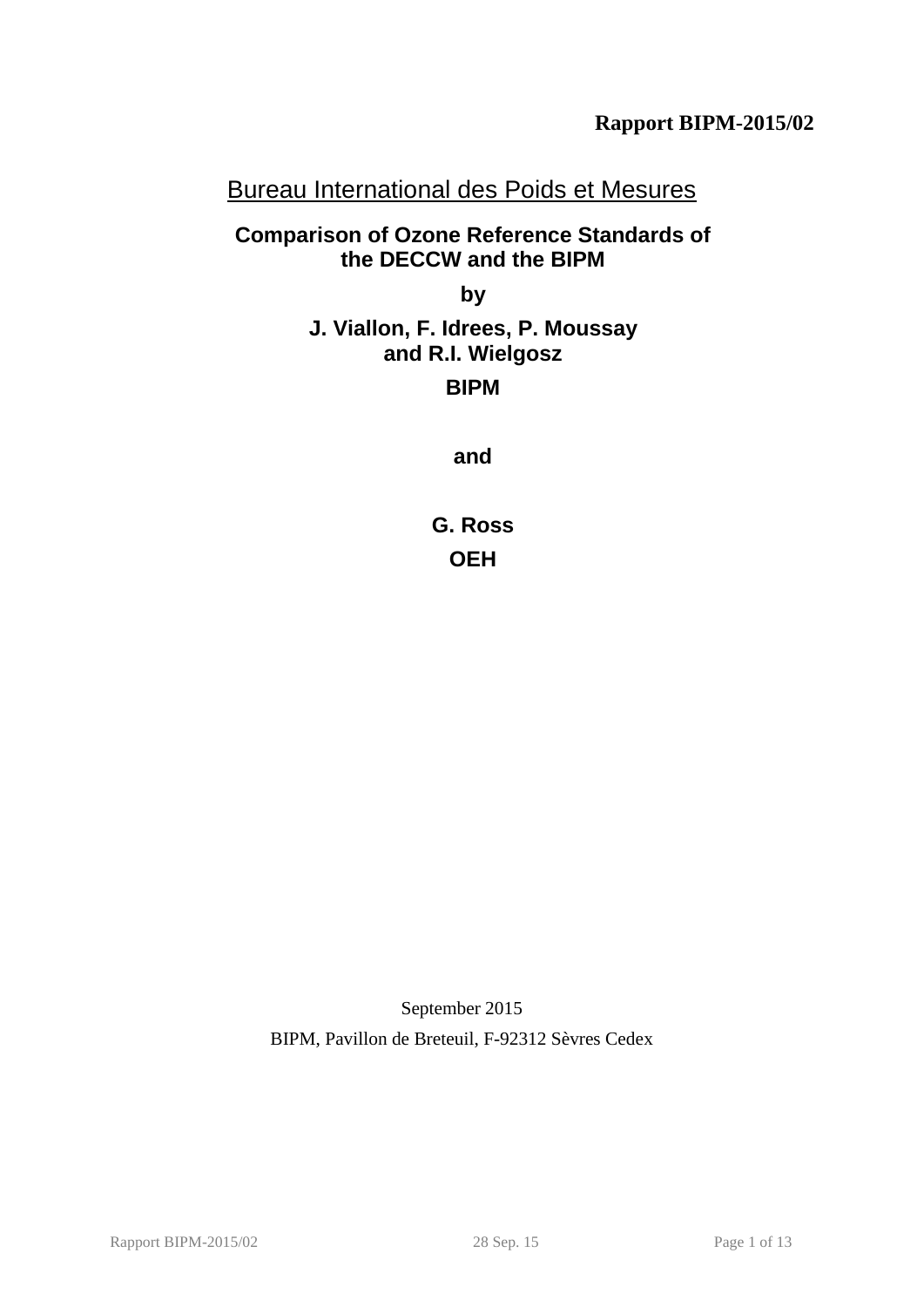# **Comparison of Ozone Reference Standards of the OEH and the BIPM, April 2015**

Joële Viallon $^{1*}$ , Faraz Idrees $^{1}$ , Philippe Moussay $^{1}$ , Robert Wielgosz $^{1}$ , Glenn Ross  $^{2}$ 

<sup>1</sup> BIPM (Bureau International des Poids et Mesures), Pavillon de Breteuil, F-92312 Sèvres, France

<span id="page-1-0"></span><sup>2</sup> [OEH](#page-0-0) (Office of Environment and Heritage NSW), Dock 3, Atmospheric Science Building, 480 Weeroona Road, Lidcombe NSW 2141, Australia

### **Abstract**

A comparison of the ozone reference standards of the [Office of](#page-1-0)  [Environment and Heritage NSW](#page-1-0) [\(OEH\)](#page-0-0) and of the Bureau International des Poids et Mesures (BIPM) has been performed. Both institutes maintain Standard Reference Photometers (SRPs), developed by the National Institute of Standards and Technology (NIST), as their reference standards. The instruments were compared over a nominal ozone amount-of-substance fraction range of 0 nmol/mol to 500 nmol/mol and the results showed good agreement.

### Contents:

| <b>COMPARISON OF OZONE REFERENCE STANDARDS OF THE OEH AND THE BIPM, APRIL 2015</b> |  |
|------------------------------------------------------------------------------------|--|
|                                                                                    |  |
|                                                                                    |  |
|                                                                                    |  |
|                                                                                    |  |
|                                                                                    |  |
|                                                                                    |  |
|                                                                                    |  |
|                                                                                    |  |
|                                                                                    |  |
|                                                                                    |  |
| 10. ANALYSIS OF THE MEASUREMENT RESULTS BY GENERALIZED LEAST-SQUARE REGRESSION  10 |  |
|                                                                                    |  |
|                                                                                    |  |
|                                                                                    |  |
|                                                                                    |  |

 $\overline{a}$ 

Author for correspondence. E-mail [jviallon@bipm.org,](mailto:jviallon@bipm.org) Tel: +33 1 45 07 62 70, Fax: +33 1 45 07 20 21.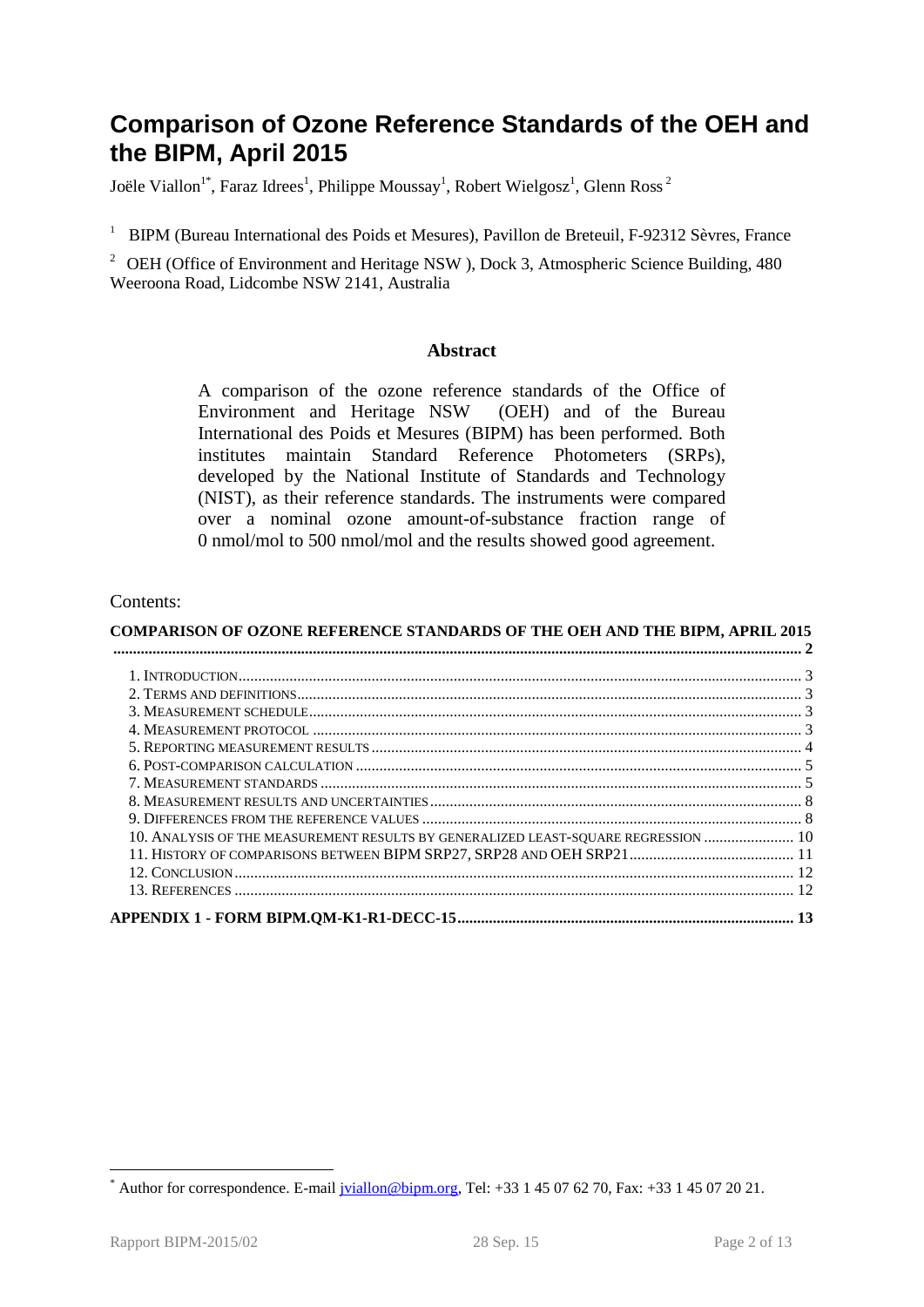## **1. Introduction**

A comparison of the ozone reference standards of the Office of Environment and Heritage NSW (OEH) and of the Bureau International des Poids et Mesures (BIPM) was performed. Both institutes maintain Standard Reference Photometers (SRPs), developed by the National Institute of Standards and Technology (NIST) as their reference standards. This comparison was performed following the protocol established for the key comparison BIPM.QM-K1, described briefly in section [4.](#page-2-0) A description of the standards is given in section [7](#page-4-0) of this report, together with their uncertainty budgets. The results of the comparison are given in sections [8,](#page-7-0) [9](#page-7-1) and [10.](#page-9-0)

# **2. Terms and definitions**

- *x*<sub>nom</sub>: nominal ozone amount-of-substance fraction in dry air furnished by the ozone generator
- $x_{A,i}$ : *i*th measurement of the nominal value  $x_{\text{nom}}$  by the photometer A
- $\bar{x}_A$ : the mean of *N* measurements of the nominal value  $x_{\text{nom}}$  measured by the photometer A :  $\bar{x}_A = \frac{1}{N} \sum_{i=1}^{N}$ *N*  $\bar{x}_{A} = \frac{1}{N} \sum_{i=1}^{N} x_{A,i}$ 1  $A = \frac{1}{\mathbf{M}} \sum \mathbf{A} A$ 1
- $s_A$ : standard deviation of *N* measurements of the nominal value  $x_{nom}$  measured by the photometer A :  $s_A^2 = \frac{1}{N-1} \sum_{i=1}^{N} (x_{A,i} \overline{a}$  $=$ *N i*  $\frac{1}{N-1} \sum_{i=1}^{N} (x_{A,i} - \bar{x})$ *s* 1  $_{A,i}$  –  $\overline{x}_A$ )<sup>2</sup> 2  $A^{2} = \frac{1}{N-1} \sum_{i=1}^{N} (x_{A,i} - \bar{x}_{A})$ 1 1
- The result of the linear regression fit performed between two sets of data measured by the photometers A and B during a comparison is written:  $x_A = a_{A,B}x_B + b_{A,B}$ . With this notation, the photometer A is compared against the photometer B.  $a_{A,B}$  is dimensionless and  $b_{AB}$  is expressed in units of nmol/mol.

# **3. Measurement schedule**

The comparison was originally scheduled and performed in January 2015. After this first comparison, the optical cells of the instrument broke during shipment from the BIPM to the OEH. The instrument was sent back to the BIPM where new cells have been installed, and the comparison repeated. Measurements reported in this report were performed from 10 to 16 April 2015 at the BIPM. Measurements performed in January 2015 are reported for information in section [11,](#page-10-0) with the aim to show that replacing the instrument's gas cells did not change its comparability with SRP27.

# <span id="page-2-0"></span>**4. Measurement protocol**

This comparison was performed following the protocol established for the key comparison BIPM.QM-K1. As OEH NSW is not a Designated Institute under the CIPM MRA, the results of this comparison cannot be included in BIPM.QM-K1, but are published in this BIPM report.

The protocol is summarized in this section. The complete version can be downloaded from the BIPM website [\(http://www.bipm.org/utils/en/pdf/BIPM.QM-K1\\_protocol.pdf\)](http://www.bipm.org/utils/en/pdf/BIPM.QM-K1_protocol.pdf).

<span id="page-2-1"></span>This comparison was performed following protocol A, corresponding to a direct comparison between the [OEH](#page-0-0) national standard SRP21 and the common reference standard BIPM-SRP27 maintained at the BIPM. A comparison between two (or more) ozone photometers consists of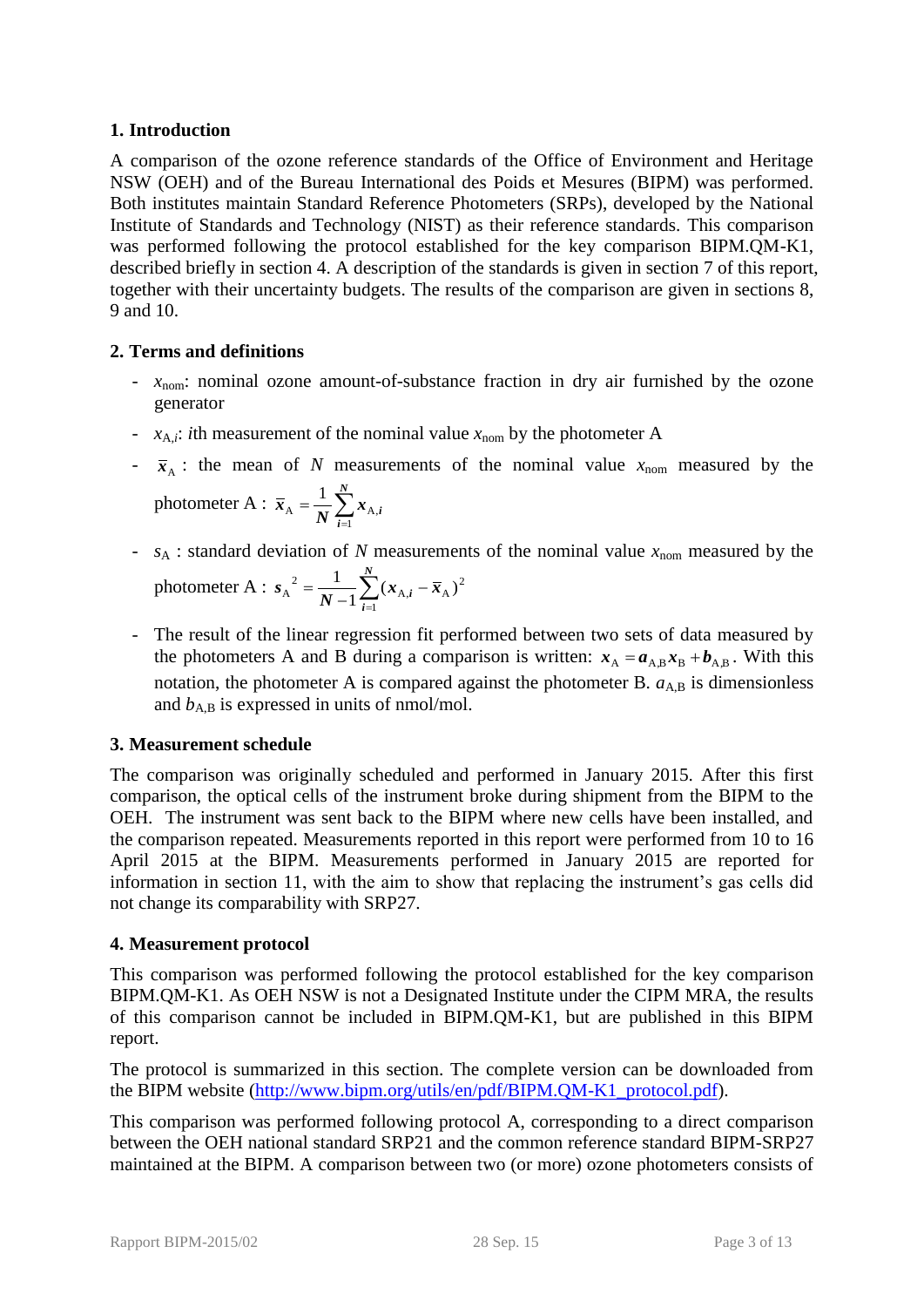producing ozone-air mixtures at different amount-of-substance fractions over the required range, and measuring these with the photometers.

## 4.1. Ozone generation

The same source of purified air is used for all the ozone photometers being compared. This air is used to provide reference air as well as the ozone-air mixture to each ozone photometer. Ambient air is used as the source for reference air. The air is compressed with an oil-free compressor, dried and scrubbed with a commercial purification system so that the amount-ofsubstance fraction of ozone and nitrogen oxides remaining in the air is below detectable limits. The relative humidity of the reference air is monitored and the amount-of-substance fraction of water in air is typically found to be less than 3 μmol/mol. The amount-of-substance fraction of volatile organic hydrocarbons in the reference air was measured (November 2002), with no amount-of-substance fraction of any detected component exceeding 1 nmol/mol.

A common dual external manifold in Pyrex is used to furnish the necessary flows of reference air and ozone-air mixtures to the ozone photometers. The two columns of this manifold are vented to atmospheric pressure.

## 4.2. Comparison procedure

Prior to the comparison, all the instruments were switched on and allowed to stabilize for at least 8 hours. The pressure and temperature measurement systems of the instruments were checked at this time. If any adjustments were required, these were noted. For this comparison, no adjustments were necessary.

One comparison run includes 10 different amount-of-substance fractions distributed over the range, together with the measurement of reference air at the beginning and end of each run. The nominal amount-of-substance fractions were measured in a sequence imposed by the protocol (0, 220, 80, 420, 120, 320, 30, 370, 170, 500, 270, and 0) nmol/mol. Each of these points is an average of 10 single measurements.

For each nominal value of the ozone amount-of-substance fraction  $x_{\text{nom}}$  furnished by the ozone generator, the standard deviation  $s_{SRP27}$  of the set of 10 consecutive measurements  $x_{SRP27,i}$  recorded by BIPM-SRP27 was calculated. The measurement results were considered valid if  $s_{SRP27}$  was less than 1 nmol/mol, which ensures that the photometers were measuring a stable ozone concentration. If not, another series of 10 consecutive measurements was performed.

## 4.3. Comparison repeatability

The comparison procedure was repeated continuously to evaluate its repeatability. The participant and the BIPM decided when both instruments were stable enough to start recording a set of measurement results to be considered as the official comparison results.

## 4.4. SRP27 stability check

A second ozone reference standard, BIPM-SRP28, was included in the comparison to verify its agreement with BIPM-SRP27 and thus follow its stability over the period of the ongoing key comparison.

## **5. Reporting measurement results**

<span id="page-3-0"></span>The participant and the BIPM staff reported the measurement results on the result form BIPM.QM-K1-R1, provided by the BIPM, and which is available on the BIPM website. It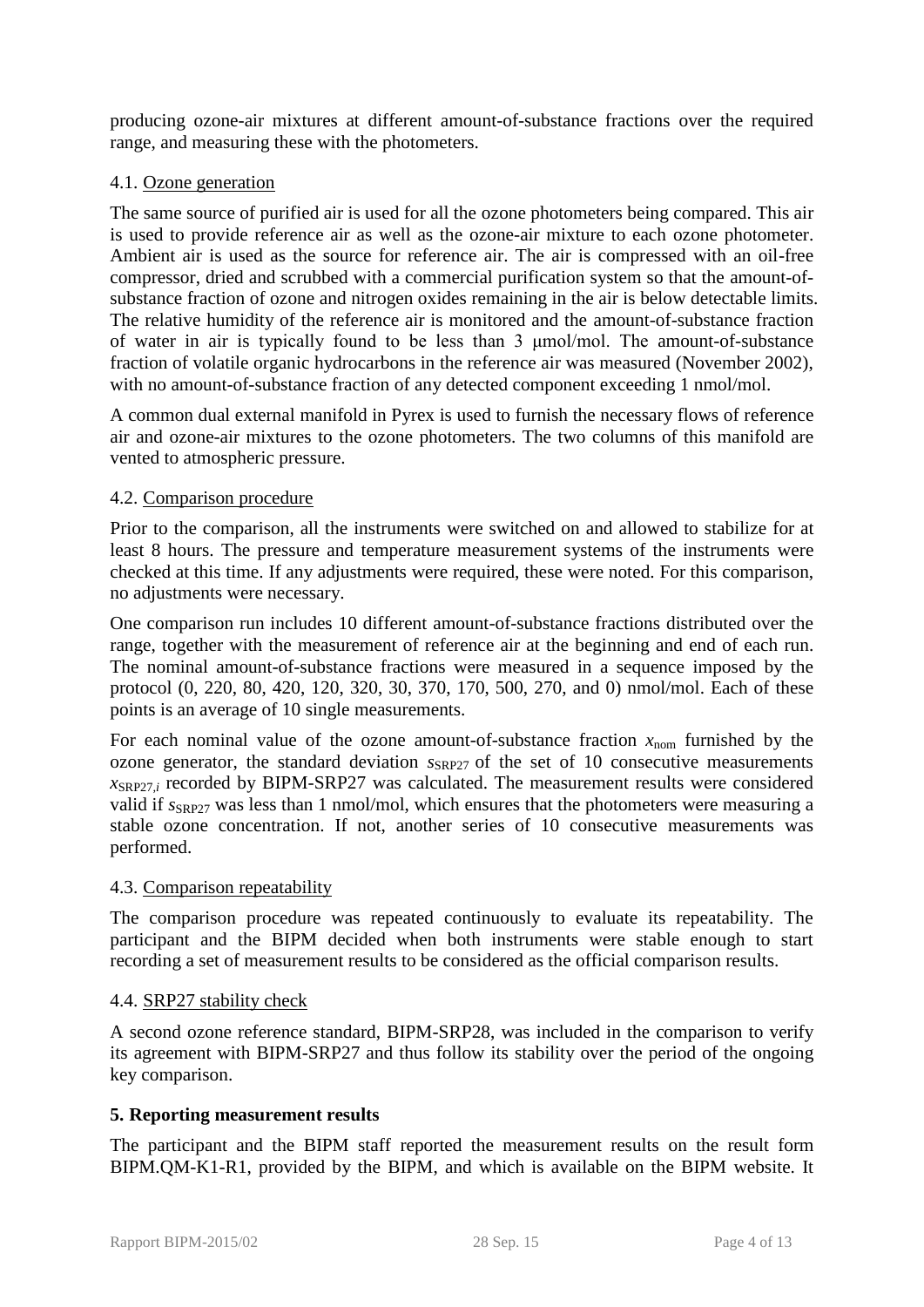includes details of the comparison conditions, measurement results and associated uncertainties, as well as the standard deviation for each series of 10 ozone amount-ofsubstance fractions measured by the participant's standard and the common reference standard. The completed form, BIPM.QM-K1-R1-DECC-15 is given in the Appendix 1.

## <span id="page-4-1"></span>**6. Post-comparison calculation**

All calculations were performed by the BIPM using the information on form [BIPM.QM-K1-](#page-3-0) [R1.](#page-3-0) It includes the difference from the reference value at two nominal ozone amount-ofsubstance fractions, which are considered as degrees of equivalence for the key comparison BIPM.QM-K1. For information, the difference from the reference value at all nominal ozone amount-of-substance fractions are reported in the same form, as well as the linear relationship between the participant's standard and the common reference standard.

## <span id="page-4-0"></span>**7. Measurement standards**

The instruments maintained by the BIPM and the [OEH](#page-0-0) are Standard Reference Photometers (SRP) built by the NIST. More details on the instrument's operating principle and its capabilities can be found in [1]. The following section describes the measurement principle and the uncertainty budgets.

## 7.1. Measurement equation of a NIST SRP

The measurement of the ozone amount-of-substance fraction by an SRP is based on the absorption of radiation at 253.7 nm by ozonized air in the gas cells of the instrument. One particular feature of the instrument design is the use of two gas cells to overcome the instability of the light source. The measurement equation is derived from the Beer-Lambert and ideal gas laws. The number concentration (*C*) of ozone is calculated from:

$$
C = \frac{-1}{2\sigma L_{\text{opt}}} \frac{T}{T_{\text{std}}} \frac{P_{\text{std}}}{P} \ln(D) \tag{1}
$$

where

- $\sigma$  is the absorption cross-section of ozone at 253.7 nm under standard conditions of temperature and pressure,  $1.1476 \times 10^{-17}$  cm<sup>2</sup>/molecule [2].
- *L*<sub>opt</sub> is the mean optical path length of the two cells;
- *T* is the measured temperature of the cells;
- $T_{std}$  is the standard temperature (273.15 K);
- *P* is the measured pressure of the cells;
- $P_{\text{std}}$  is the standard pressure (101.325 kPa);
- *D* is the product of transmittances of two cells, with the transmittance  $(T_r)$  of one cell defined as

$$
T_{\rm r} = \frac{I_{\rm ozone}}{I_{\rm air}}\tag{2}
$$

where

- *I*ozone is the UV radiation intensity measured from the cell when containing ozonized air, and
- *I*<sub>air</sub> is the UV radiation intensity measured from the cell when containing pure air (also called reference or zero air).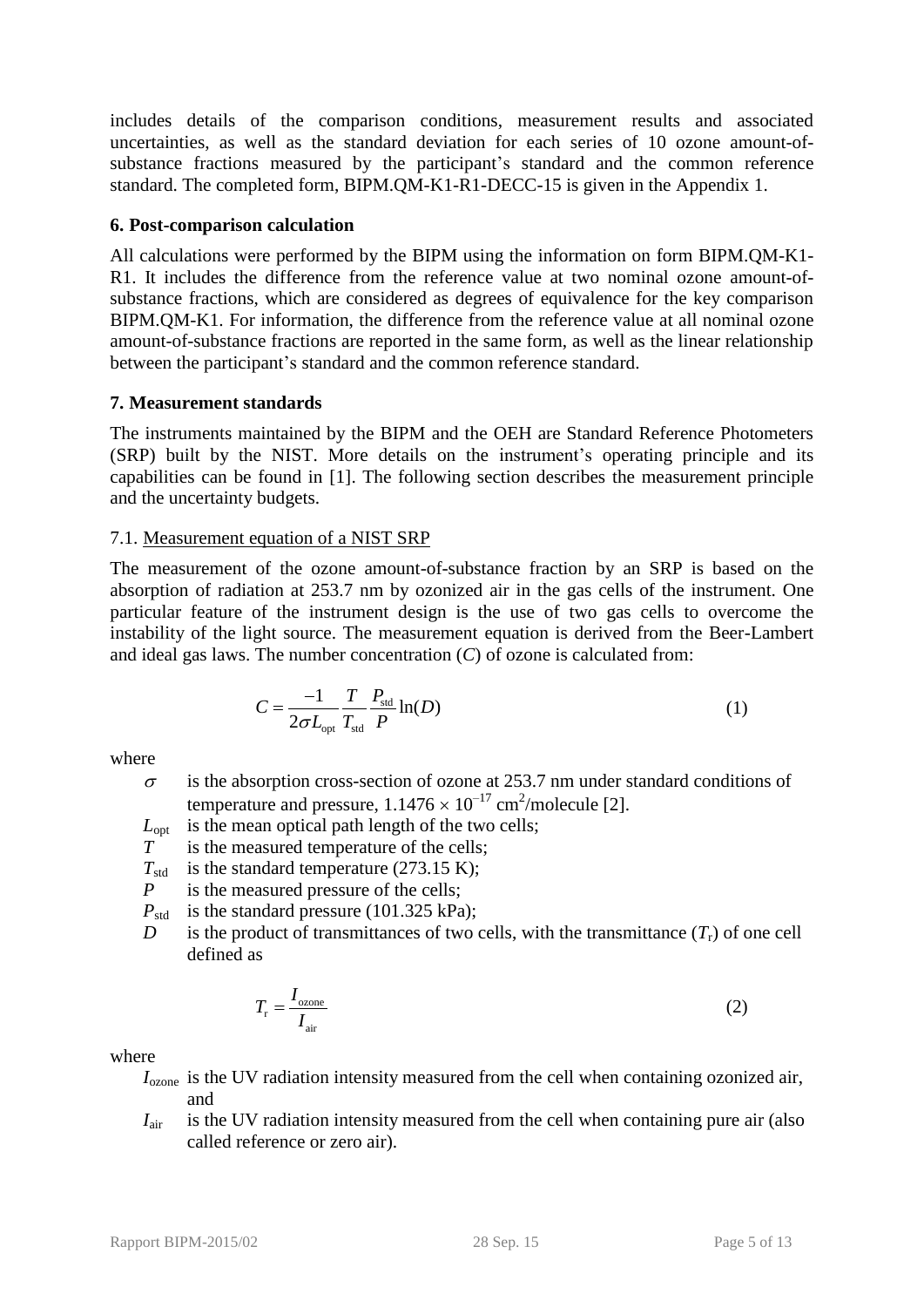Using the ideal gas law equation (1) can be recast in order to express the measurement results as an amount-of-substance fraction (*x*) of ozone in air:

$$
x = \frac{-1}{2\sigma L_{\text{opt}}} \frac{T}{P} \frac{R}{N_A} \ln(D) \tag{3}
$$

where

 $N_A$  is the Avogadro constant,  $6.022142 \times 10^{23}$  mol<sup>-1</sup>, and

*R* is the gas constant, 8.314472 J mol<sup>-1</sup> K<sup>-1</sup>

The formulation implemented in the SRP software is:

$$
x = \frac{-1}{2\alpha_x L_{\text{opt}}} \frac{T}{T_{\text{std}}} \frac{P_{\text{std}}}{P} \ln(D) \tag{4}
$$

where

 $\alpha_{x}$  is the linear absorption coefficient at standard conditions, expressed in cm<sup>-1</sup>, linked to the absorption cross-section with the relation:

$$
\alpha_{\rm x} = \sigma \frac{N_{\rm A}}{R} \frac{P_{\rm std}}{T_{\rm std}} \tag{5}
$$

## 7.2. Absorption cross-section for ozone

The linear absorption coefficient under standard conditions  $\alpha_{x}$  used within the SRP software algorithm is 308.32 cm<sup>-1</sup>. This corresponds to a value for the absorption cross section  $\sigma$  of  $1.1476 \times 10^{-17}$  cm<sup>2</sup>/molecule, rather than the more often quoted  $1.147 \times 10^{-17}$  cm<sup>2</sup>/molecule. In the comparison of two SRP instruments, the absorption cross-section can be considered to have a conventional value and its uncertainty can be set to zero. However, in the comparison of different methods or when considering the complete uncertainty budget of the method, the uncertainty of the absorption cross-section should be taken into account. A consensus value of 2.12 % at a 95 % level of confidence for the uncertainty of the absorption cross-section has been proposed by the BIPM and the NIST in a recent publication [3].

## 7.3. Condition of the BIPM SRPs

Compared to the original design described in [1], SRP27 and SRP28 have been modified to take into account two biases revealed by the study conducted by the BIPM and the NIST [3]. In 2009, an "SRP upgrade kit" was installed in the instruments, as described in the report [4].

## 7.4. Uncertainty budget of the common reference BIPM-SRP27

The uncertainty budget for the ozone amount-of-substance fraction in dry air (*x*) measured by the instruments BIPM-SRP27 and BIPM-SRP28 in the nominal range 0 nmol/mol to 500 nmol/mol is given in [Table 1.](#page-6-0)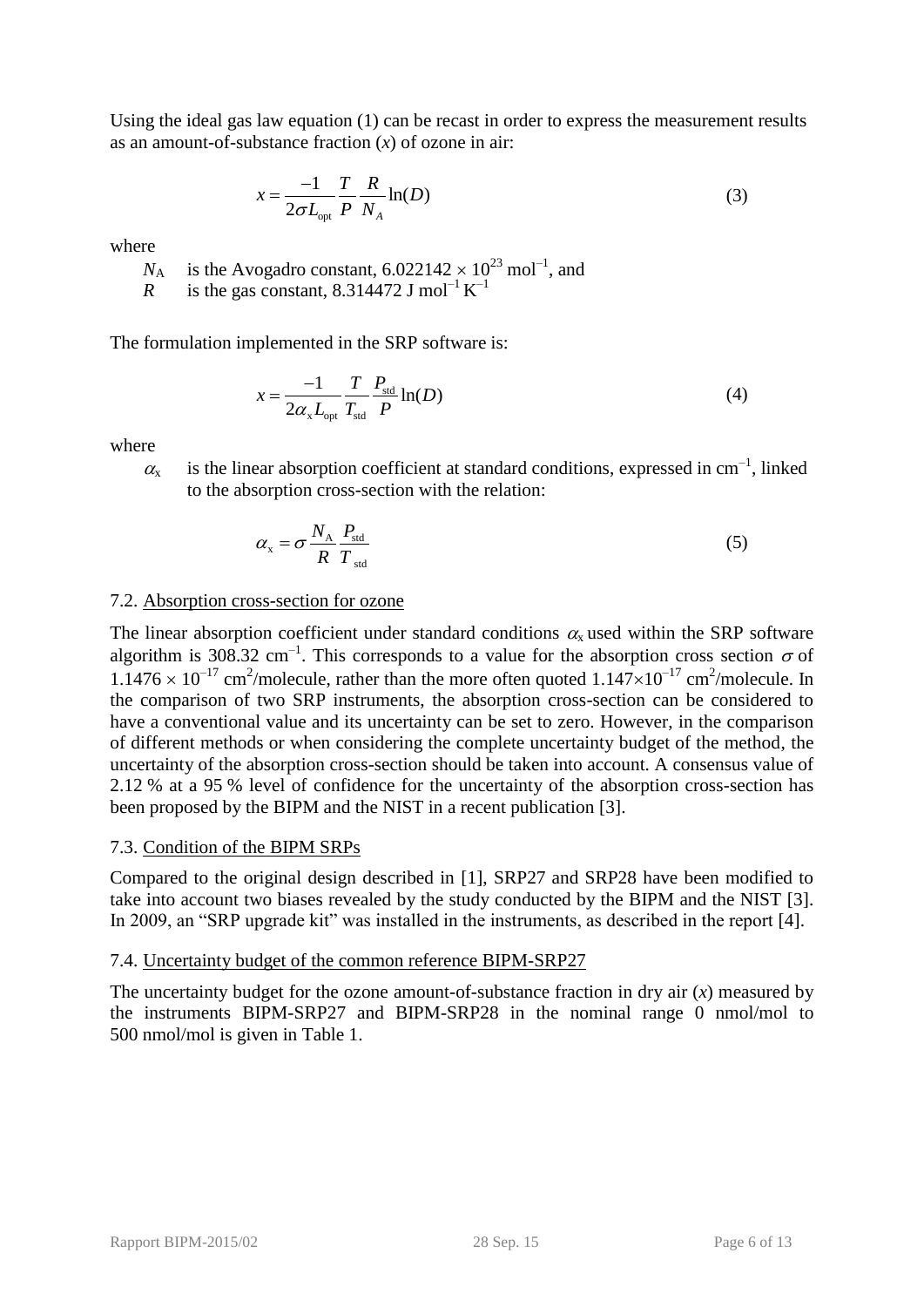<span id="page-6-0"></span>

|                                             |                             | Uncertainty $u(y)$       | <b>Sensitivity</b>                                  | contribution                                        |                                                      |                                             |
|---------------------------------------------|-----------------------------|--------------------------|-----------------------------------------------------|-----------------------------------------------------|------------------------------------------------------|---------------------------------------------|
| Component $(y)$                             | <b>Source</b>               | <b>Distribution</b>      | <b>Standard</b><br><b>Uncertainty</b>               | <b>Combined</b><br>standard<br>uncertainty<br>u(y)  | coefficient<br>$c_i = \frac{\partial x}{\partial y}$ | to $u(x)$<br>$ c_i  \cdot u(y)$<br>nmol/mol |
|                                             | Measurement<br>scale        | Rectangular              | 0.0006 cm                                           |                                                     |                                                      |                                             |
| <b>Optical Path</b>                         | Repeatability               | Normal                   | $0.52$ cm<br>$0.01$ cm                              |                                                     | $\frac{x}{1-x}$                                      | $2.89 \times 10^{-3}x$                      |
| $L_{\rm opt}$                               | Correction<br>factor        | Rectangular              | $0.52$ cm                                           |                                                     | $L_{\text{opt}}$                                     |                                             |
| <b>Pressure P</b>                           | Pressure gauge              | 0.029 kPa<br>Rectangular |                                                     |                                                     | $\mathcal{X}$                                        |                                             |
|                                             | Difference<br>between cells | Rectangular              | 0.017 kPa                                           | $0.034$ kPa                                         | $\boldsymbol{P}$                                     | $3.37 \times 10^{-4}x$                      |
| Temperature T                               | Temperature<br>probe        | Rectangular              | 0.03 K                                              | 0.07K                                               | $\mathcal{X}$<br>$\frac{1}{T}$                       | $2.29 \times 10^{-4}x$                      |
|                                             | Temperature<br>gradient     | Rectangular              | 0.058K                                              |                                                     |                                                      |                                             |
| <b>Ratio of</b><br>intensities $D$          | Scaler<br>resolution        | Rectangular              | $8 \times 10^{-6}$                                  | $1.4 \times 10^{-5}$                                | $\mathcal{X}$                                        | 0.28                                        |
|                                             | Repeatability               | Triangular               | $1.1 \times 10^{-5}$                                |                                                     | $D\ln(D)$                                            |                                             |
| <b>Absorption</b><br>Cross section $\sigma$ | Hearn value                 |                          | $1.22 \times 10^{-19}$<br>cm <sup>2</sup> /molecule | $1.22 \times 10^{-19}$<br>cm <sup>2</sup> /molecule | $\mathcal{X}$<br>$\alpha$                            | $1.06 \times 10^{-2}x$                      |

**Table 1: Uncertainty budget for the SRPs maintained by the BIPM**

As explained in the protocol of the comparison, following this budget the standard uncertainty associated with the ozone amount-of-substance fraction measurement with the BIPM SRPs can be expressed as a numerical equation (numerical values expressed as nmol/mol):

$$
u(x) = \sqrt{(0.28)^2 + (2.92 \cdot 10^{-3} x)^2}
$$
 (6)

## 7.5. Covariance terms for the common reference BIPM-SRP27

Correlations between the results of two measurements performed at two different ozone amount-of-substance fractions with BIPM-SRP27 were taken into account using the software OzonE. Details about the analysis of the covariance can be found in the protocol. The following expression was applied:

$$
\boldsymbol{u}(\boldsymbol{x}_i, \boldsymbol{x}_j) = \boldsymbol{x}_i \cdot \boldsymbol{x}_j \cdot \boldsymbol{u}_b^2 \tag{7}
$$

where:

$$
u_{\rm b}^2 = \frac{u^2(T)}{T^2} + \frac{u^2(P)}{P^2} + \frac{u^2(L_{\rm opt})}{L_{\rm opt}^2}
$$
 (8)

The value of  $u<sub>b</sub>$  is given by the expression of the measurement uncertainty:  $u<sub>b</sub> = 2.92 \times 10^{-3}$ .

#### 7.6. Condition of the [SRP21](#page-2-1)

Compared to the original design, the OEH [SRP21](#page-2-1) has been modified to deal with the two biases revealed in [3]. In August 2006, an "SRP upgrade kit" was installed by NIST at the NIST laboratories.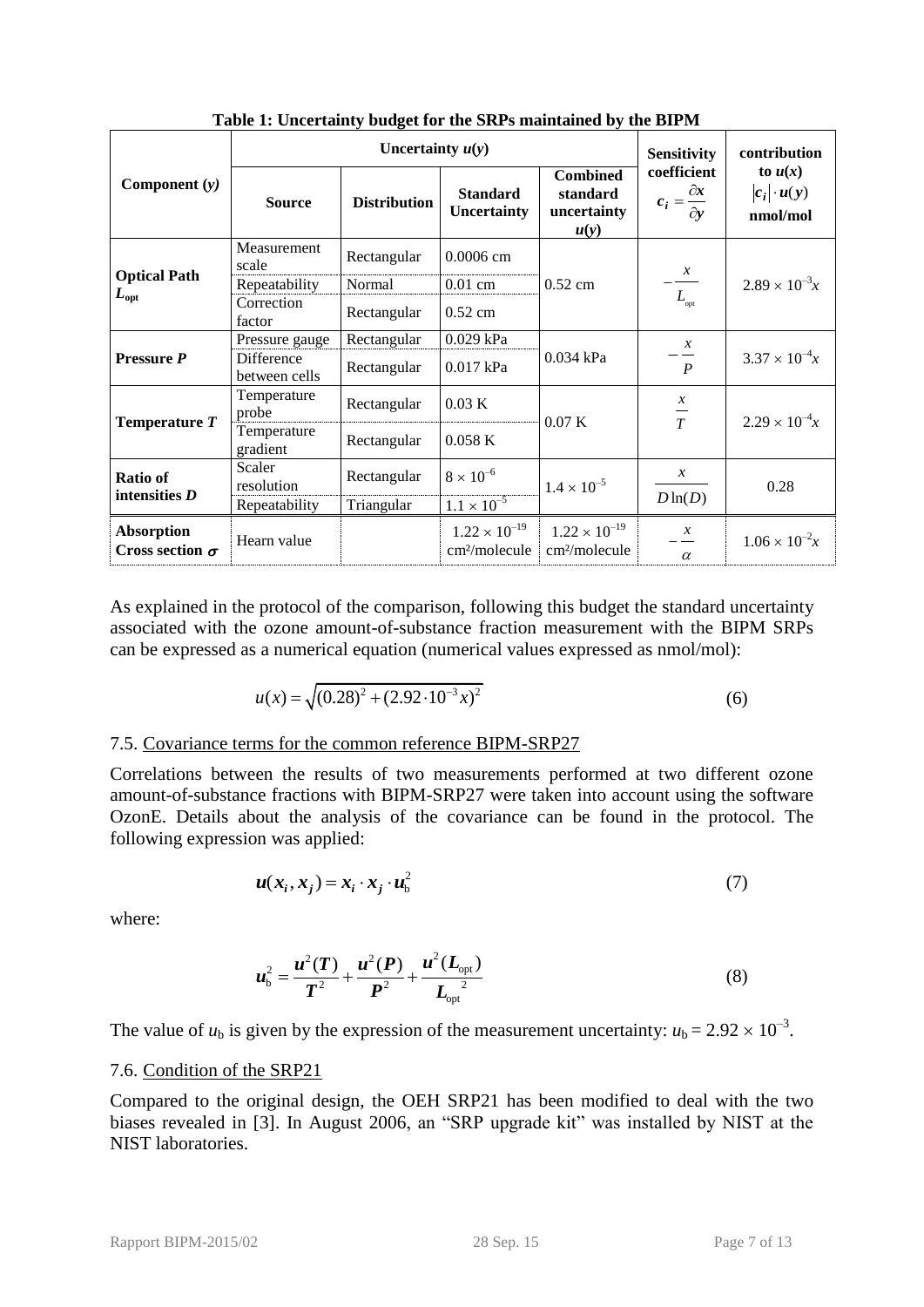Following the replacement of the two gas cells performed in April 2015 at the BIPM, the length of the optical cell changed from 89.92 to 89.58 cm, when calculated as an average of the two cells. This new average value was provided by NIST. The new optical cell would change the input optical path length parameters whilst affecting its uncertainty evaluation.

## 7.7. Uncertainty budget of the [SRP21](#page-2-1)

The uncertainty budget for the ozone amount-of-substance fraction in dry air *x* measured by the [OEH](#page-0-0) standard [SRP21](#page-2-1) in the nominal range 0 nmol/mol to 500 nmol/mol is given in [Table](#page-7-2)  [2.](#page-7-2)

Following this budget, the standard uncertainty associated with the ozone amount-ofsubstance fraction measurement with the [SRP21](#page-2-1) can be expressed as a numerical equation (numerical values expressed as nmol/mol):

$$
u(x) = \sqrt{(0.51)^2 + 9.37 \cdot 10^{-6} x^2}
$$
 (9)

<span id="page-7-2"></span>No covariance term for the [SRP21](#page-2-1) was included in the calculations.

| Component                                          | <b>Value</b>     | <b>Source</b>          | <b>Distri</b><br>bution | <b>Standard</b><br><b>Uncertainty</b> | <b>Combined</b><br><b>Standard</b><br>Uncertainty | <b>Sensitivity</b><br><b>Coefficient</b> | <b>Contribution to</b><br>u(x) / nmol/mol |
|----------------------------------------------------|------------------|------------------------|-------------------------|---------------------------------------|---------------------------------------------------|------------------------------------------|-------------------------------------------|
| <b>Optical Path</b><br>(L)                         | 89.58 cm         | Measurement            | Rect                    | $0.520$ cm                            | 0.520<br>cm                                       | $\mathcal{X}$<br>L                       | $2.90 \times 10^{-3}x$                    |
| Pressure $(P)$                                     | 101.325 kPa      | Gauge                  | Rect                    | $0.077$ kPa                           | 0.086<br>kPa                                      | $\frac{-x}{P}$                           | $8.5 \times 10^{-3}x$                     |
|                                                    |                  | Difference             | Rect                    | 0.038 kPa                             |                                                   |                                          |                                           |
| <b>Temperature</b>                                 | 273.15 °K        | Probe                  | Rect                    | 0.115 K                               | 0.129<br>$\mathbf{K}$                             | $rac{x}{T}$                              | $4.7 \times 10^{-3} x$                    |
| (T)                                                |                  | Gradient               | Rect                    | $0.058$ K                             |                                                   |                                          |                                           |
| <b>Repeatability</b>                               |                  | Repeat<br>Measurements | Rect                    | nmol<br>0.095<br>/mol                 | nmol<br>0.095<br>/mol                             |                                          | 0.095                                     |
| <b>Resolution</b>                                  |                  |                        | Rect                    | nmol<br>0.500<br>/mol                 | nmol<br>0.500<br>/mol                             |                                          | 0.500                                     |
| <b>Absorption</b><br><b>Cross</b><br>Section $(a)$ | 308.32 $cm^{-1}$ | Conventional<br>Value  | Rect                    | 1.732 $cm^{-1}$                       | $\text{cm}^{-1}$<br>1.732                         | $\frac{x}{-}$<br>$\alpha$                | $1.06 \times 10^{-2}x$                    |

# *Table 2: Uncertainty budget for the [SRP21](#page-2-1)*

# <span id="page-7-0"></span>**8. Measurement results and uncertainties**

Details of the measurement results, the measurement uncertainties and the standard deviations at each nominal ozone amount-of-substance fraction are given in the form [BIPM.QM-K1-R1-](#page-4-1) [DECC-15](#page-4-1) (Appendix 1).

# <span id="page-7-1"></span>**9. Differences from the reference values**

For the key comparison BIPM.QM-K1, differences from the reference values were calculated at the twelve nominal ozone amount-of-substance fractions measured, but are only shown in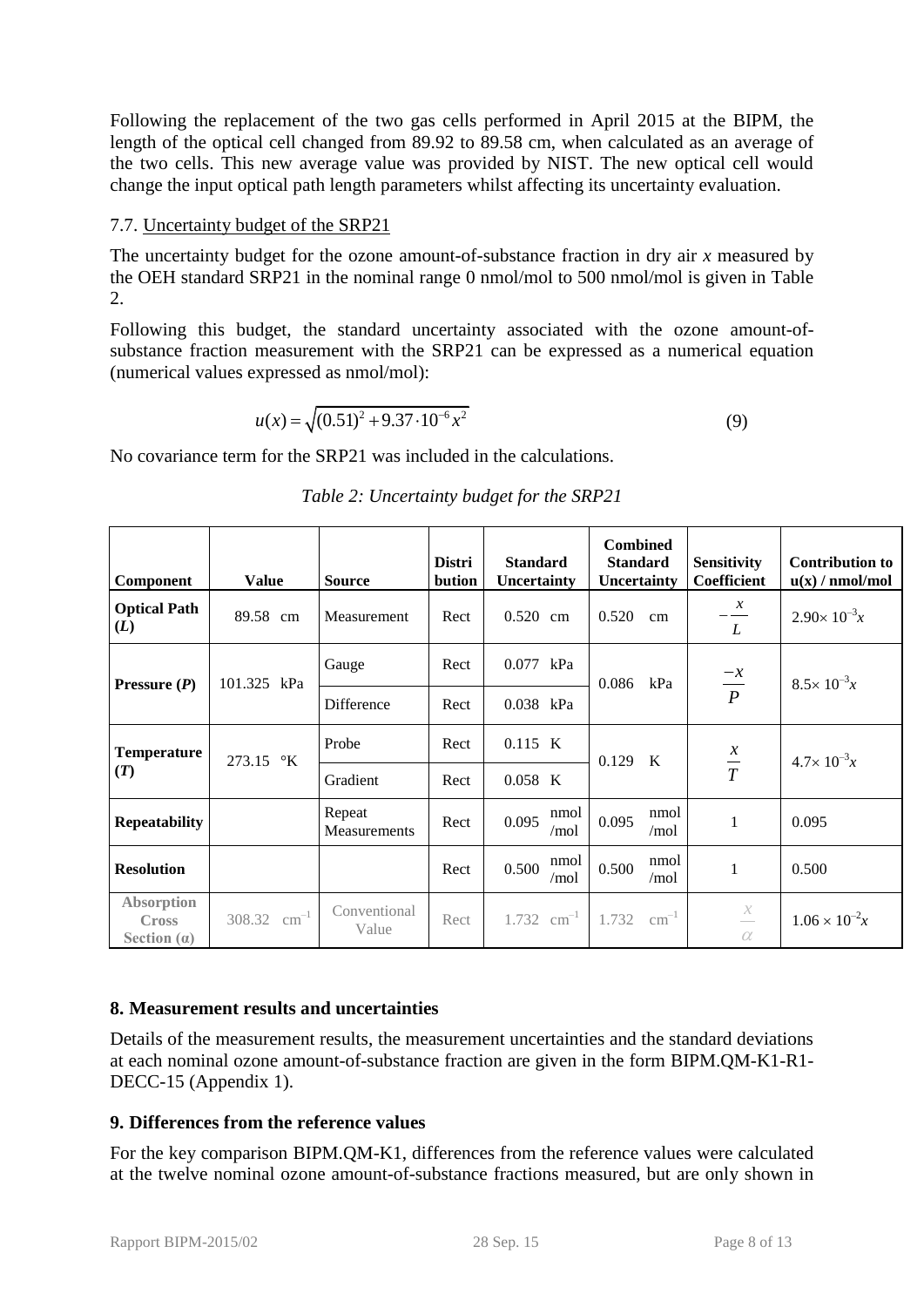this report at two particular values: 80 nmol/mol and 420 nmol/mol. These values correspond to points 3 and 4 recorded in each comparison. The ozone amount-of-substance fractions measured by the ozone standards can differ from the nominal values because an ozone generator has limited reproducibility. However, as stated in the protocol, the value measured by the common reference SRP27 was expected to be within  $\pm 15$  nmol/mol of the nominal value. Hence, it is meaningful to compare the degree of equivalence calculated for all the participants at the same nominal value.

### 9.1. Definition

The difference from the reference value of the participant *i* at a nominal value  $x_{\text{nom}}$  is defined as:

$$
D_i = x_i - x_{\text{SRP27}} \tag{10}
$$

where  $x_i$  and  $x_{SRP27}$  are the measurement result of the participant *i* and of SRP27 at the nominal value  $x_{\text{nom}}$ .

Its associated standard uncertainty is:

$$
u(D_i) = \sqrt{u_i^2 + u_{SRP27}^2}
$$
 (11)

where  $u_i$  and  $u_{SRP27}$  are the measurement uncertainties of the participant *i* and of SRP27 respectively.

#### 9.2. Values

The differences from the reference values and their uncertainties calculated in the form [BIPM.QM-K1-R1-DECC-15](#page-4-1) are reported in [Table 3](#page-8-0) below. Corresponding graphs of equivalence are given in [Figure 1.](#page-9-1) The expanded uncertainties are calculated with a coverage factor  $k = 2$ .

<span id="page-8-0"></span>*Table 3 : Differences from the reference values of the [OEH](#page-0-0) at the nominal ozone amount-of-substance fractions 80 nmol/mol and 420 nmol/mol*

| Nom value | $x_i$ / | $u_i$                                                                                                                                                                                                                                                                                                                                                                                                                                                                                                                                                                               | $x_{\text{SRP27}}$ / | $u_{\text{SRP27}}$ / | $D_i/$ | $u(D_i)$ / | $U(D_i)$ / |
|-----------|---------|-------------------------------------------------------------------------------------------------------------------------------------------------------------------------------------------------------------------------------------------------------------------------------------------------------------------------------------------------------------------------------------------------------------------------------------------------------------------------------------------------------------------------------------------------------------------------------------|----------------------|----------------------|--------|------------|------------|
|           |         | $(\text{nmol/mol}) \mid (\text{nmol/mol}) \mid (\text{nmol/mol}) \mid (\text{nmol/mol}) \mid (\text{nmol/mol}) \mid (\text{nmol/mol}) \mid (\text{nmol/mol}) \mid (\text{nmol/mol}) \mid (\text{nmol/mol}) \mid (\text{nmol/mol}) \mid (\text{nmol/mol}) \mid (\text{nmol/mol}) \mid (\text{nmol/mol}) \mid (\text{nmol/mol}) \mid (\text{nmol/mol}) \mid (\text{nmol/mol}) \mid (\text{nmol/mol}) \mid (\text{nmol/mol}) \mid (\text{nmol/mol}) \mid (\text{nmol/mol}) \mid (\text{nmol/mol}) \mid (\text{nmol/mol}) \mid (\text{nmol/mol}) \mid (\text{nmol/mol}) \mid (\text{nm$ |                      |                      |        |            |            |
| 80        | 80.75   | 0.57                                                                                                                                                                                                                                                                                                                                                                                                                                                                                                                                                                                | 80.72                | 0.37                 | 0.03   | 0.67       | 1.35       |
| 420       | 423.87  | 1.39                                                                                                                                                                                                                                                                                                                                                                                                                                                                                                                                                                                | 423.23               | 1.27                 | 0.64   | 1.88       |            |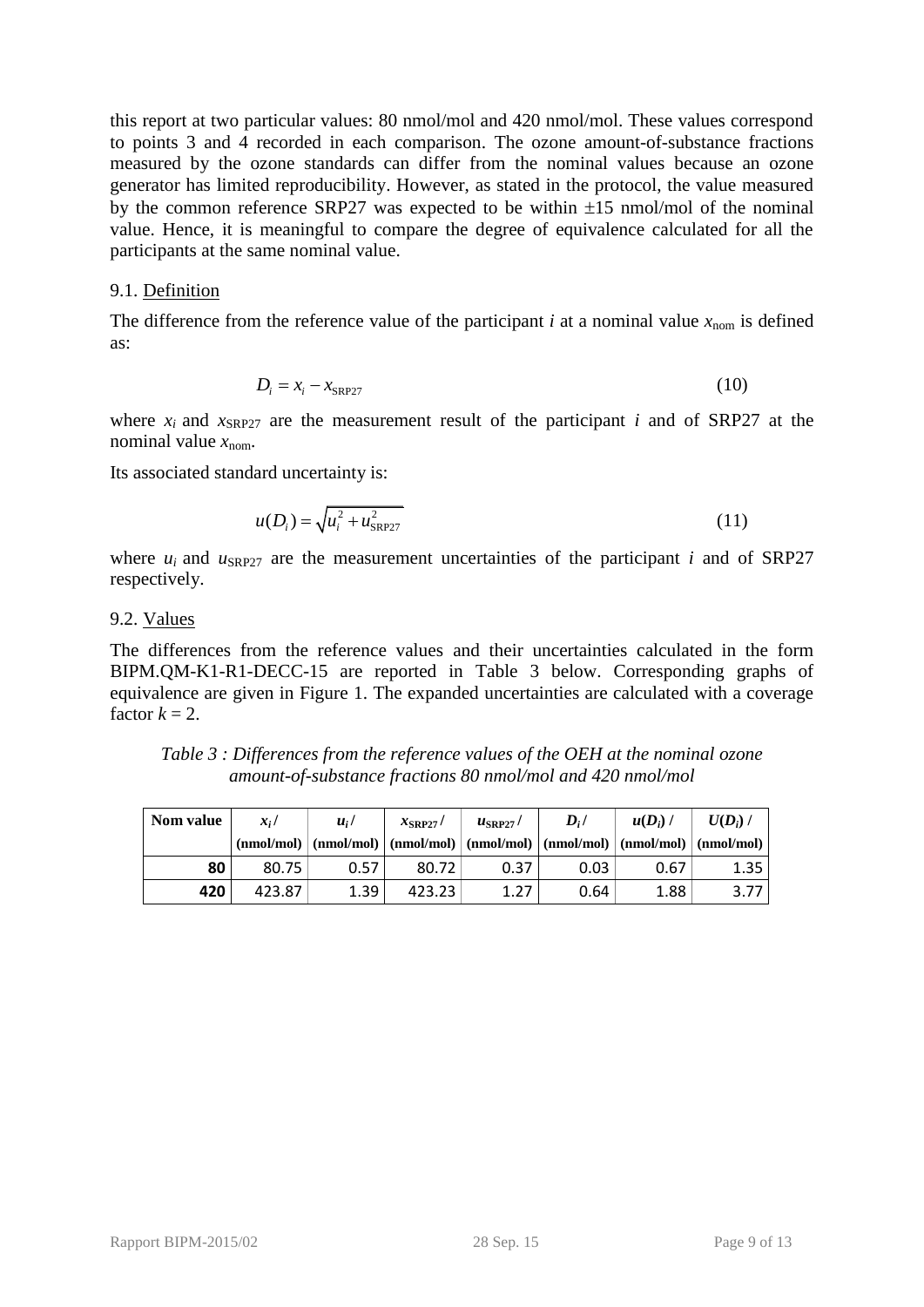

<span id="page-9-1"></span>*Figure 1: Graphs of equivalence of the [OEH](#page-0-0) at the two nominal ozone amount-of-substance fractions 80 nmol/mol and 420 nmol/mol* 

The differences between the OEH standard and the common reference standard BIPM SRP27 indicate agreement between both standards.

## <span id="page-9-0"></span>**10. Analysis of the measurement results by generalized least-square regression**

The relationship between two ozone photometers was evaluated with a generalized leastsquare regression fit performed on the two sets of measured ozone amount-of-substance fractions, taking into account standard measurement uncertainties. To this end, the software package OzonE was used. This software, which is documented in a publication [5], is an extension of the previously used software B\_Least, recommended by the ISO standard 6143:2001 [6]. OzonE allows users to account for correlations between measurements performed with the same instrument at different ozone amount-of-substance fractions.

In a direct comparison, a linear relationship between the ozone amount-of-substance fractions measured by SRP*n* and SRP27 is obtained:

$$
x_{\text{SRP}_n} = a_0 + a_1 x_{\text{SRP27}}
$$
 (12)

The associated uncertainties on the slope  $u(a_1)$  and the intercept  $u(a_0)$  are given by OzonE, as well as the covariance between them and the usual statistical parameters to validate the fitting function.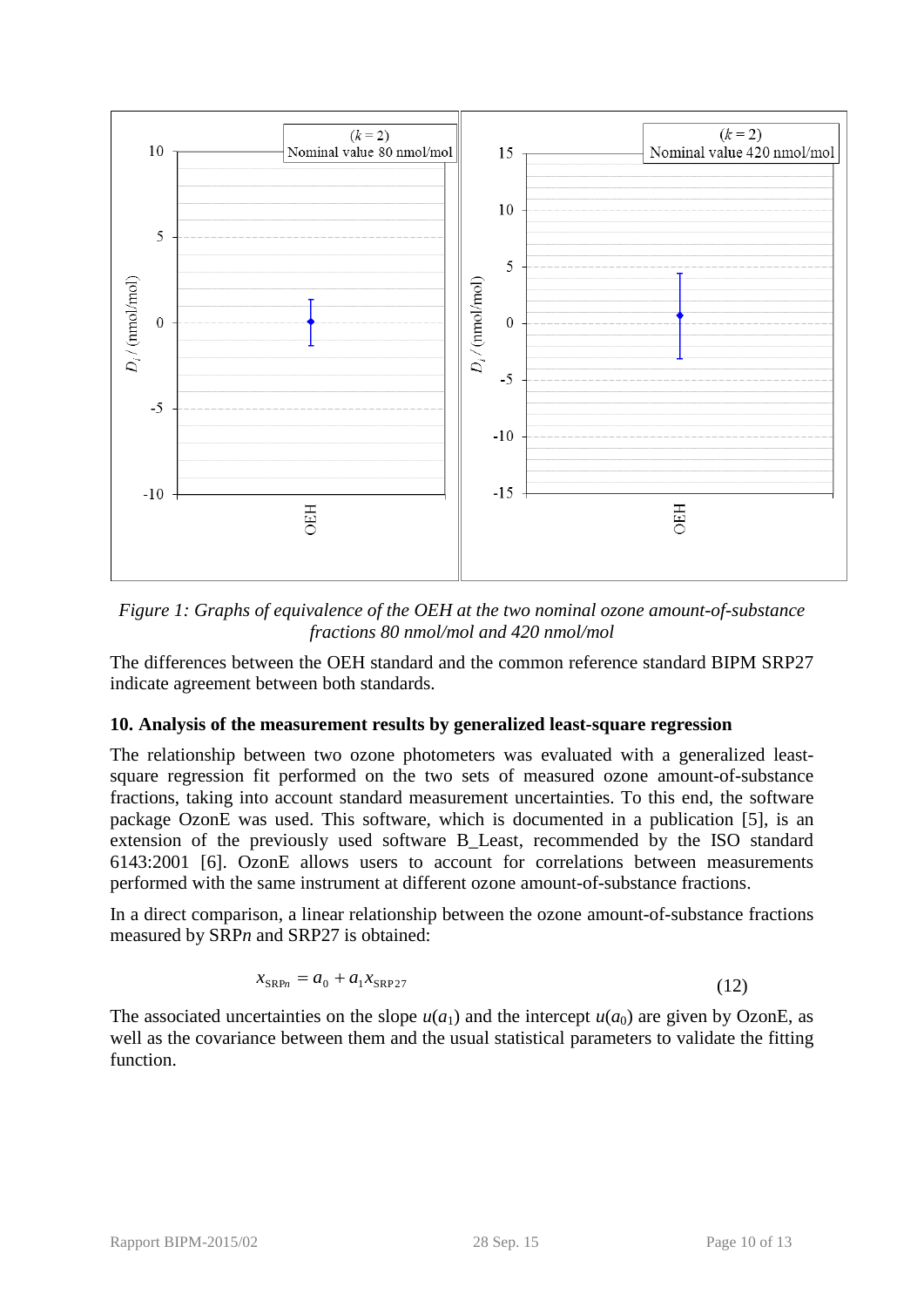### 10.1. Least-square regression results

The relationship between [SRP21](#page-2-1) and SRP27 is:

$$
x_{\text{SRP21}} = -0.12 + 1.0022 \cdot x_{\text{SRP27}} \tag{13}
$$

The standard uncertainties on the parameters of the regression are  $u(a_1) = 0.0034$  for the slope and  $u(a_0) = 0.31$  nmol/mol for the intercept. The covariance between the two parameters is  $cov(a_0, a_1) = -3.73 \times 10^{-4}$  nmol/mol.

The least-square regression statistical parameters confirm the appropriate choice of a linear relation, with a sum of the squared deviations (SSD) of 0.12 and a goodness of fit (GoF) equal to 0.14.

To assess the agreement of the standards from equation 10, the difference between the calculated slope value and unity, and the intercept value and zero, together with their measurement uncertainties need to be considered. In the comparison, the value of the intercept is consistent with an intercept of zero, considering the uncertainty in the value of this parameter; i.e  $|a_0| < 2u(a_0)$ , and the value of the slope is consistent with a slope of 1; i.e.  $|1 - a_1| < 2 u(a_1)$ .

### <span id="page-10-0"></span>**11. History of comparisons between BIPM SRP27, SRP28 and OEH [SRP21](#page-2-1)**

Results of previous comparison performed between BIPM-SRP27, BIPM-SRP28 and [OEH](#page-0-0) [SRP21](#page-2-1) (named DECCW in previous reports [7, 8]) during the course of the key comparison BIPM.QM-K1 are given in [Figure 2.](#page-11-0) The slopes  $a<sub>l</sub>$  of the linear relation  $x<sub>SRPn</sub> = a<sub>0</sub> + a<sub>l</sub> x<sub>SRP27</sub>$ are represented together with their associated uncertainties calculated at the time of each comparison. Results of previous comparisons have been corrected to take into account the changes in the reference BIPM-SRP27 described in [4], which explains the larger uncertainties associated with the corresponding slopes. Results of the comparison performed in January 2015 have been reported together with results performed in April 2015 after the replacement of the instrument gas cells that broke in between the two exercises. [Figure 2](#page-11-0) shows that all standards included in these comparisons stayed in close agreement.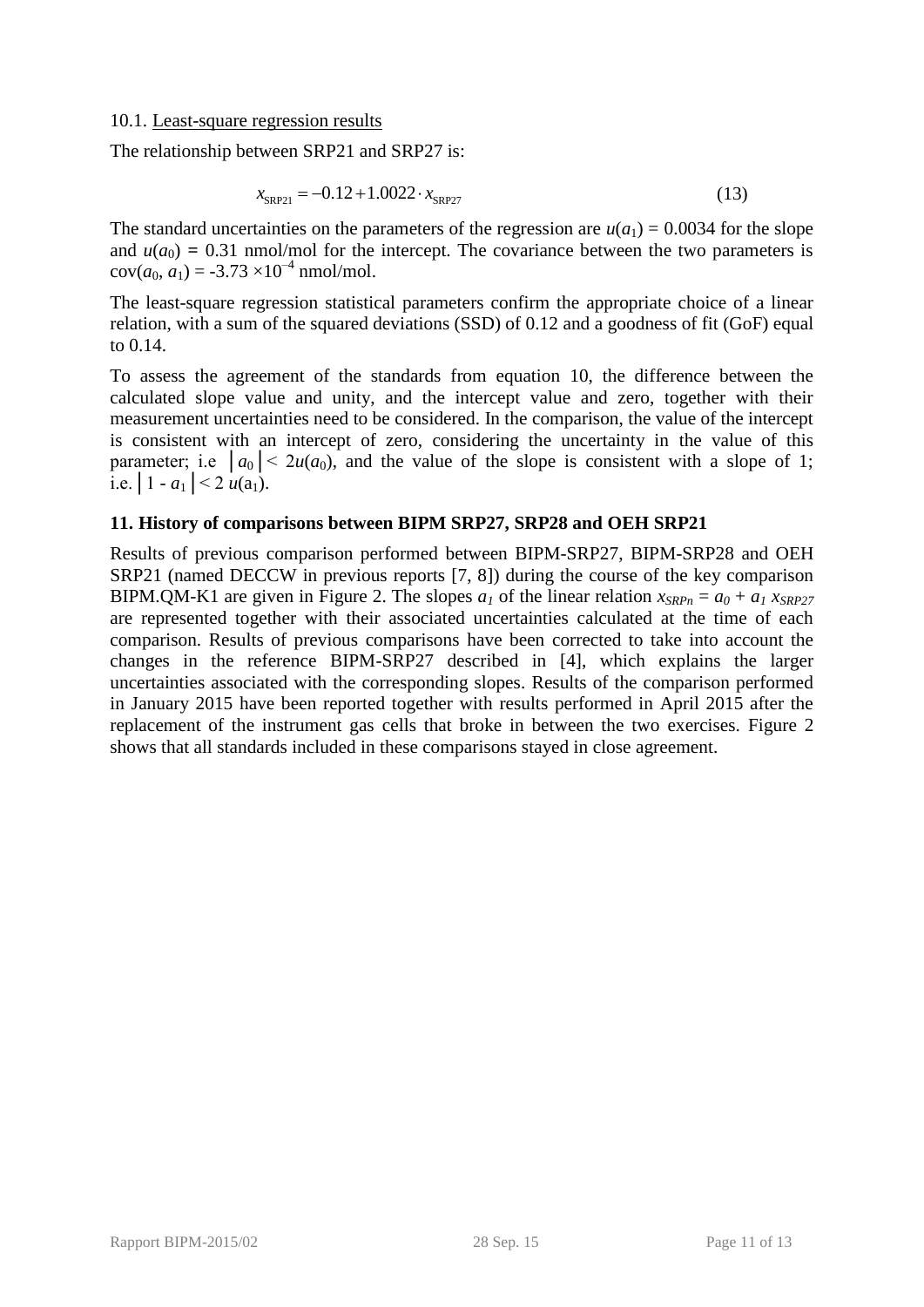

<span id="page-11-0"></span>*Figure 2 : Results of the comparisons between SRP27, SRP28 and [OEH](#page-0-0) [SRP21](#page-2-1) performed at the BIPM during the course of the key comparison BIPM.QM-K1. Uncertainties are calculated at*  $k=2$ *, with the uncertainty budget in use at the time of each comparison.* 

# **12. Conclusion**

A comparison was performed between the ozone reference standards of the OEH and of the BIPM. The instruments were compared over a nominal ozone amount-of-substance fraction range of 0 nmol/mol to 500 nmol/mol. Results of this comparison indicated good agreement between both standards.

## **13. References**

- [1] Paur R.J., Bass A.M., Norris J.E. and Buckley T.J. 2003 Standard Reference Photometer for the Assay of Ozone in calibration Atmospheres *NISTIR* **6963**, 65 pp
- [2] ISO 13964 : 1996 Ambient air Determination of ozone Ultraviolet photometric method (International Organization for Standardization)
- [3] Viallon J., Moussay P., Norris J.E., Guenther F.R. and Wielgosz R.I., 2006, A study of systematic biases and measurement uncertainties in ozone mole fraction measurements with the NIST Standard Reference Photometer, *Metrologia*, **43**, 441- 450
- [4] Viallon J., Moussay P., Idrees F. and Wielgosz R.I. 2010 Upgrade of the BIPM Standard Reference Photometers for Ozone and the effect on the on-going key comparison BIPM.QM-K1 **Rapport BIPM-2010/07**, 16 pp
- [5] Bremser W., Viallon J. and Wielgosz R.I., 2007, Influence of correlation on the assessment of measurement result compatibility over a dynamic range, *Metrologia*, **44**, 495-504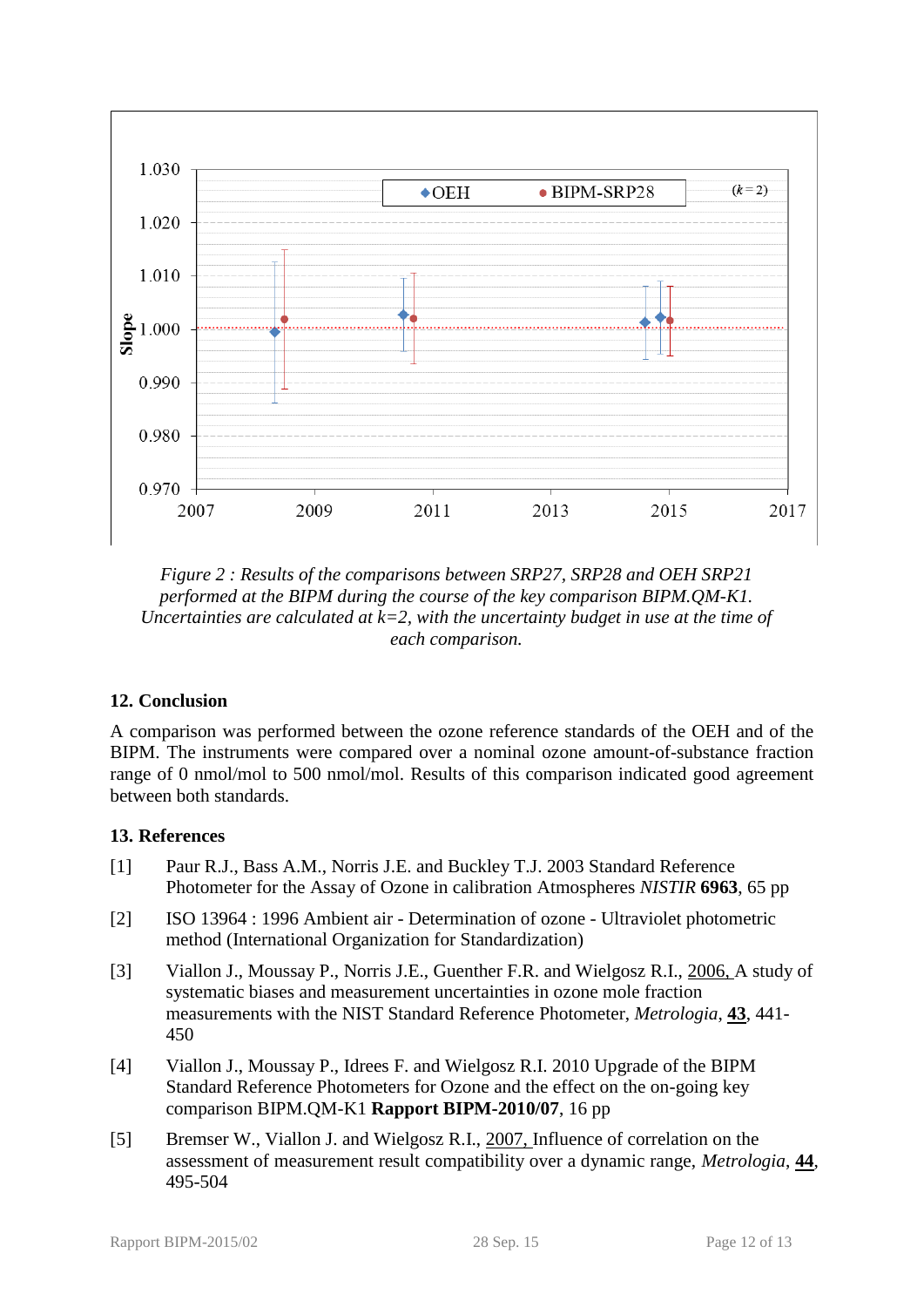- [6] ISO 6143.2 : 2001 Gas analysis Determination of the composition of calibration gas mixtures - Comparison methods (International Organization for Standardization)
- [7] Viallon J., Moussay P., Idrees F., Wielgosz R.I. and Ross G. 2011 Comparison of Ozone Reference Standards of the DECCW and the BIPM, December 2010 **Rapport BIPM-2011/03**, 18 pp
- [8] Viallon J., Moussay P., Wielgosz R.I. and Ross G. 2009 Comparison of Ozone Reference Standards of the DECC NSW and the BIPM, October 2008 **Rapport BIPM-2009/03**, 19 pp

# **Appendix 1 - Form [BIPM.QM-K1-R1-DECC-15](#page-4-1)**

See next pages.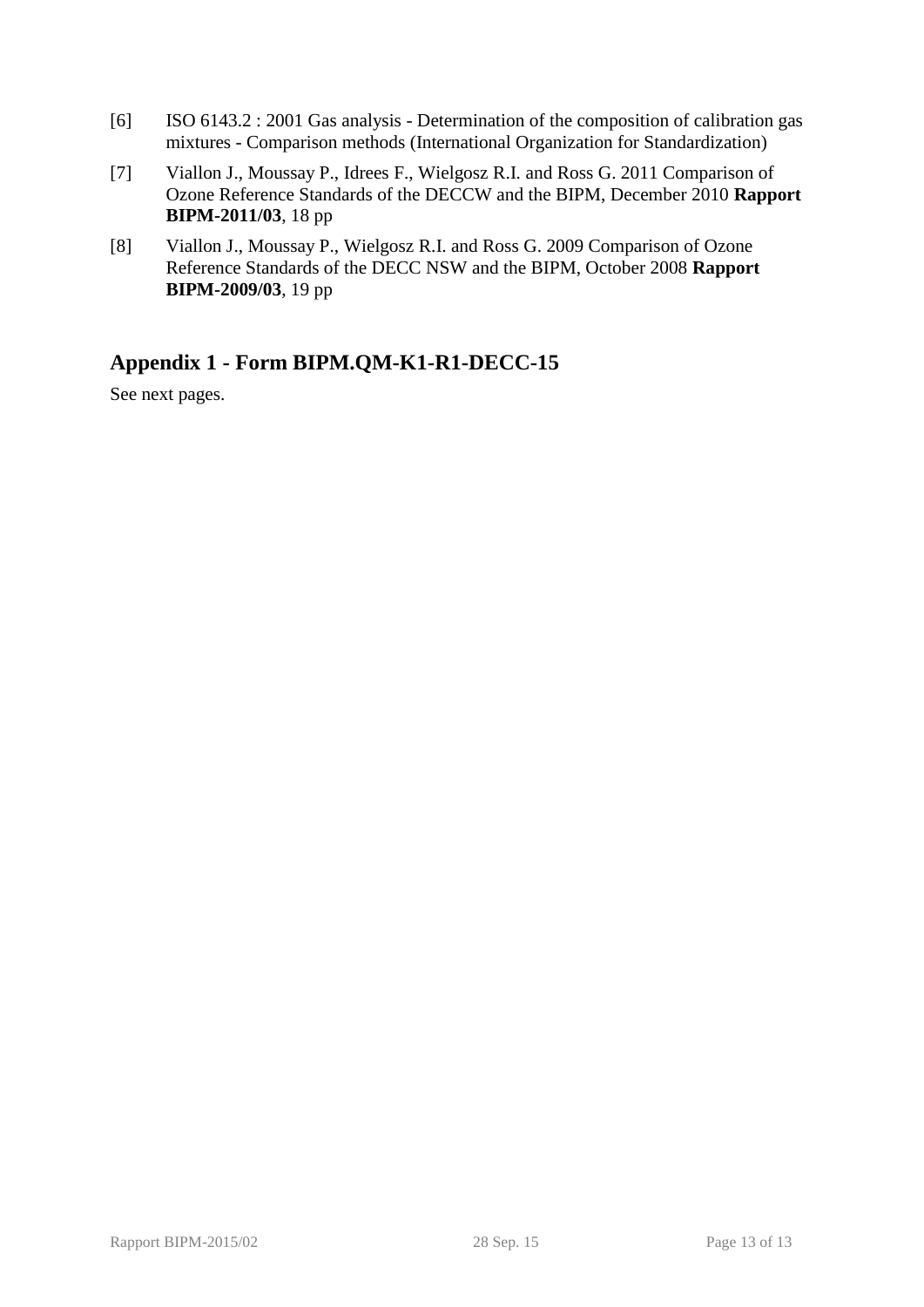# **OZONE COMPARISON RESULT - PROTOCOL A - DIRECT COMPARISON**

| <b>Participating institute information</b> |                                                                                             |  |  |  |
|--------------------------------------------|---------------------------------------------------------------------------------------------|--|--|--|
| <b>Institute</b>                           | <b>Department of Environment and Climate Change NSW</b>                                     |  |  |  |
| <b>Address</b>                             | Dock 3, Atmospheric Science Building<br>480 Weeroona Road<br>Lidcombe NSW 2141<br>Australia |  |  |  |
| <b>Contact</b>                             | <b>Glenn Ross</b>                                                                           |  |  |  |
| <b>Email</b>                               | Glenn.ross@environment.nsw.gov.au                                                           |  |  |  |
| Telephone                                  | 61 2 9995 5166                                                                              |  |  |  |

| Instruments information |                              |                          |  |  |  |  |
|-------------------------|------------------------------|--------------------------|--|--|--|--|
|                         | <b>Reference Standard</b>    | <b>National Standard</b> |  |  |  |  |
| <b>Manufacturer</b>     | <b>NIST</b>                  | <b>NIST</b>              |  |  |  |  |
| <b>Type</b>             | <b>SRP</b>                   | <b>SRP</b>               |  |  |  |  |
| Serial number           | <b>SRP27</b><br><b>SRP21</b> |                          |  |  |  |  |

# **Content of the report**

page 1 general informations page 2 comparison results page 3 measurements results page 4 comparison description page 5 uncertainty budgets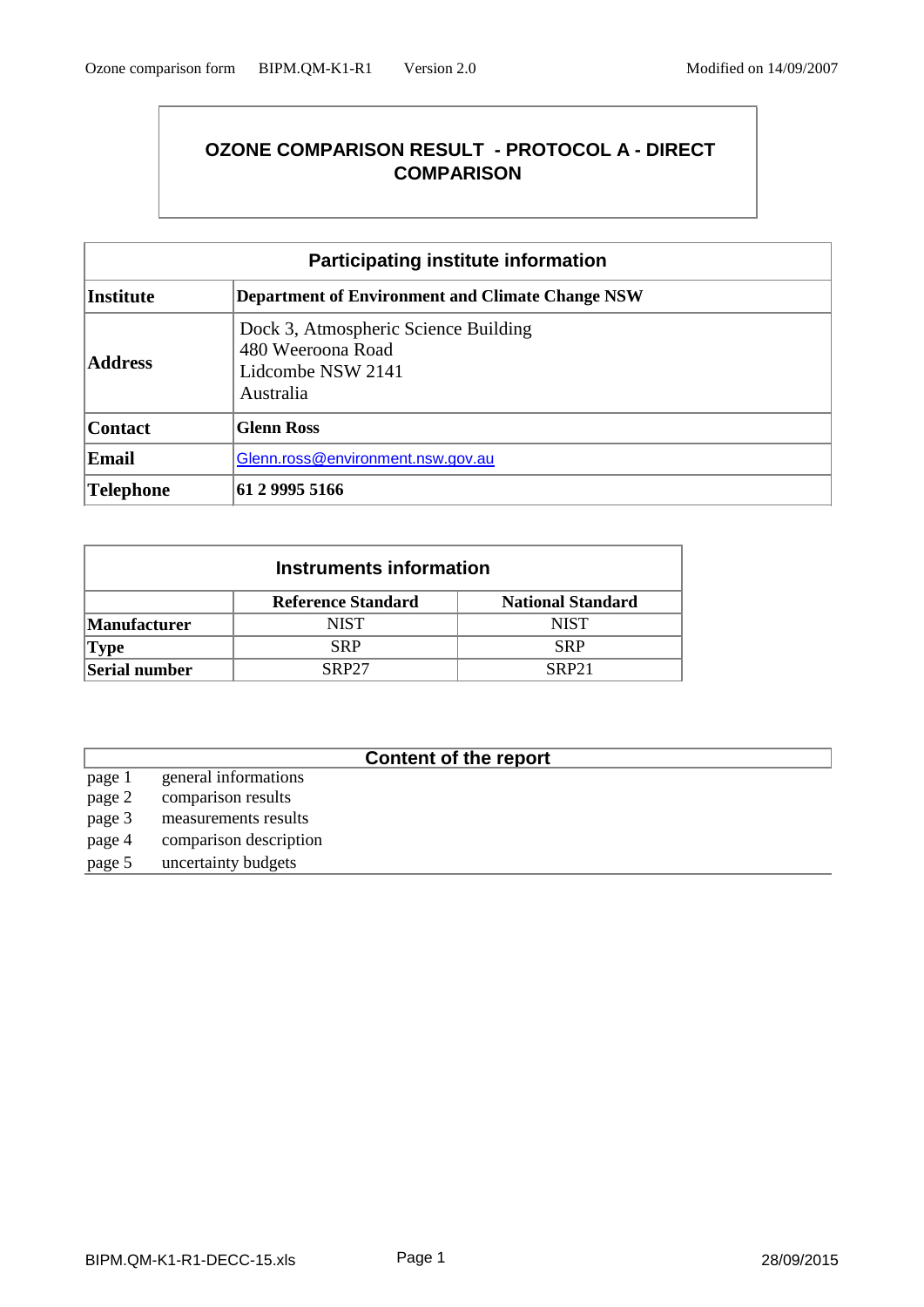## **comparison reference standard (RS) - national standard (NS)**

| <b>Operator</b>                    | F. Idrees        | <i><b>Location</b></i>        | CHEM-9           |
|------------------------------------|------------------|-------------------------------|------------------|
| Comparison begin date<br>$1/$ time | 10/04/2015 02:33 | Comparison end date /<br>time | 16/04/2015 07:52 |

## **Comparison results**

### **Equation**

 $x_{\rm NS}$  =  $a_{\rm NS}$  ,rs  $x_{\rm RS}$  +  $b_{\rm NS}$  ,rs

#### **Least-square regression parameters**

| $a_{\text{TS,RS}}$ | $\mu$ ( <i>a</i> <sub>TS,RS</sub> ) + | $b_{\text{TS,RS}}$ | $u(b_{\text{TS,RS}})$<br>$\pmod{mod}$ (nmol/mol) | u(a,b)      |
|--------------------|---------------------------------------|--------------------|--------------------------------------------------|-------------|
| 1.0022             | 0.0034                                | $-0.12$            | 0.31                                             | $-3.73E-04$ |

*(Least-square regression parameters will be computed by the BIPM using the sofwtare OzonE v2.0)*

#### **Difference from the reference value at 80 nmol/mol and 420 nmol/mol:**

| <b>Nom value</b> | $\boldsymbol{D}$ | $u(D_i)$   | $U(D_i)$   |
|------------------|------------------|------------|------------|
| (nmol/mol)       | (nmol/mol)       | (nmol/mol) | (nmol/mol) |
| 80               | 0.03             | 0.67       | 1.35       |
| 420              | 0.64             | 1.88       | 3.77       |

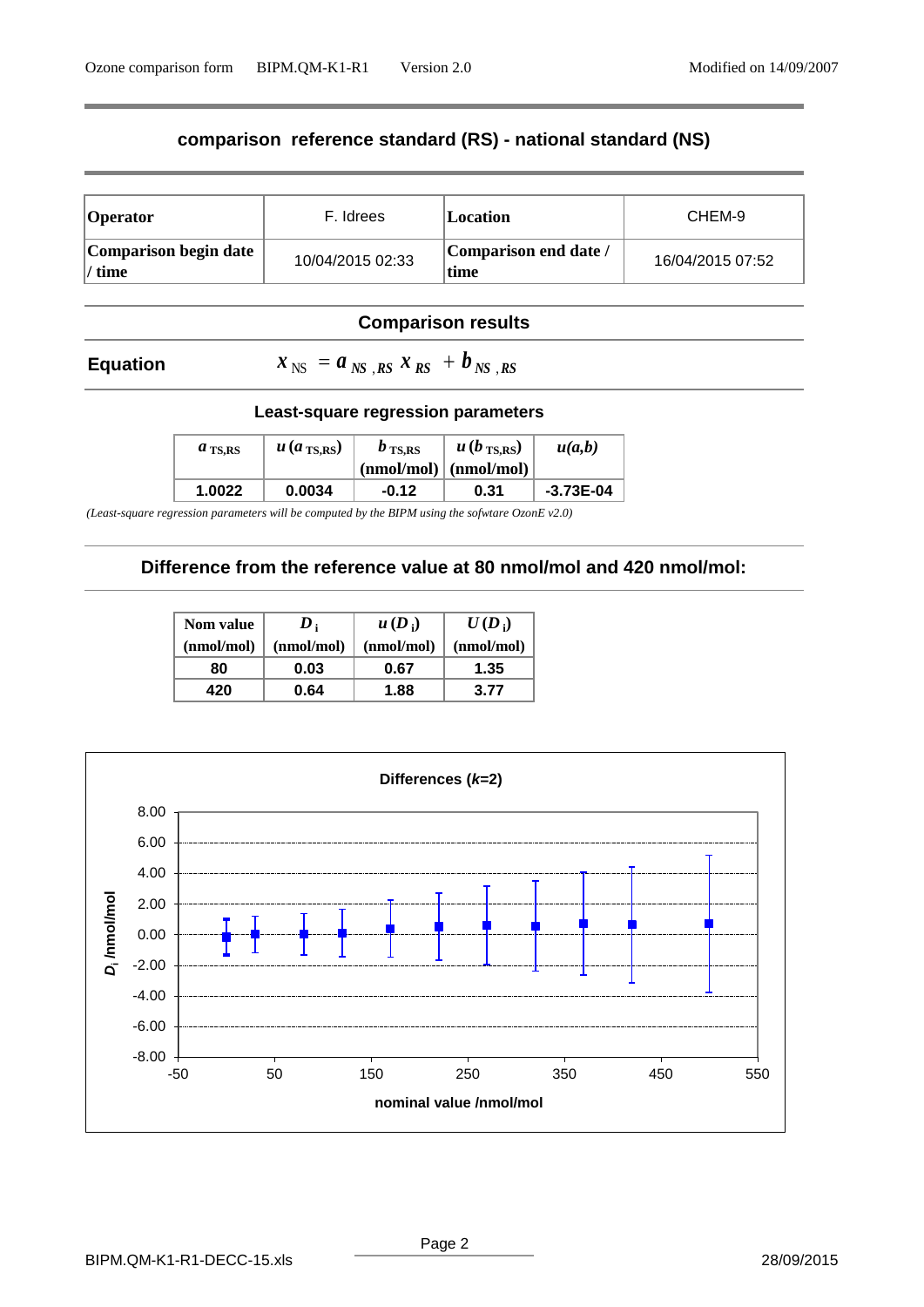| <b>Measurement results</b> |                                |                      |                         |                               |                      |                         |
|----------------------------|--------------------------------|----------------------|-------------------------|-------------------------------|----------------------|-------------------------|
|                            | <b>Reference Standard (RS)</b> |                      |                         | <b>National standard (NS)</b> |                      |                         |
| <b>Nominal</b><br>value    | $X_{RS}$<br>nmol/mol           | $S_{RS}$<br>nmol/mol | $u(x_{RS})$<br>nmol/mol | $X_{NS}$<br>nmol/mol          | $S_{NS}$<br>nmol/mol | $u(x_{NS})$<br>nmol/mol |
| 0                          | 0.10                           | 0.33                 | 0.28                    | 0.00                          | 0.19                 | 0.51                    |
| 220                        | 218.74                         | 0.39                 | 0.70                    | 219.25                        | 0.16                 | 0.84                    |
| 80                         | 80.72                          | 0.29                 | 0.37                    | 80.75                         | 0.19                 | 0.57                    |
| 420                        | 423.23                         | 0.35                 | 1.27                    | 423.87                        | 0.31                 | 1.39                    |
| 120                        | 121.33                         | 0.42                 | 0.45                    | 121.45                        | 0.17                 | 0.63                    |
| 320                        | 319.23                         | 0.28                 | 0.97                    | 319.78                        | 0.23                 | 1.10                    |
| 30                         | 32.00                          | 0.18                 | 0.30                    | 32.02                         | 0.20                 | 0.52                    |
| 370                        | 370.84                         | 0.26                 | 1.12                    | 371.56                        | 0.18                 | 1.25                    |
| 170                        | 170.26                         | 0.22                 | 0.57                    | 170.66                        | 0.18                 | 0.73                    |
| 500                        | 510.96                         | 0.32                 | 1.52                    | 511.68                        | 0.14                 | 1.65                    |
| 270                        | 268.88                         | 0.28                 | 0.83                    | 269.48                        | 0.13                 | 0.97                    |
| 0                          | 0.08                           | 0.30                 | 0.28                    | $-0.13$                       | 0.11                 | 0.51                    |

| <b>Differences</b> |            |                    |            |            |  |  |
|--------------------|------------|--------------------|------------|------------|--|--|
| Point              | Nom value  | $\boldsymbol{D}_1$ | $u(D_i)$   | $U(D_i)$   |  |  |
| <b>Number</b>      | (nmol/mol) | (nmol/mol)         | (nmol/mol) | (nmol/mol) |  |  |
| 1                  | 0          | $-0.11$            | 0.58       | 1.16       |  |  |
| $\mathbf{2}$       | 220        | 0.51               | 1.09       | 2.19       |  |  |
| 3                  | 80         | 0.03               | 0.67       | 1.35       |  |  |
| 4                  | 420        | 0.64               | 1.88       | 3.77       |  |  |
| 5                  | 120        | 0.11               | 0.78       | 1.55       |  |  |
| 6                  | 320        | 0.56               | 1.47       | 2.94       |  |  |
| 7                  | 30         | 0.02               | 0.60       | 1.19       |  |  |
| 8                  | 370        | 0.72               | 1.67       | 3.35       |  |  |
| 9                  | 170        | 0.40               | 0.93       | 1.85       |  |  |
| 10                 | 500        | 0.71               | 2.24       | 4.48       |  |  |
| 11                 | 270        | 0.60               | 1.28       | 2.56       |  |  |
| 12                 | 0          | $-0.21$            | 0.58       | 1.16       |  |  |

Covariance terms in between two measurement results of each standard

Equation 
$$
u(x_i, x_j) = \alpha \cdot x_i \cdot x_j
$$

| Value of $\alpha$ for the reference standard | 8.50E-06     |
|----------------------------------------------|--------------|
| Value of $\alpha$ for the national standard  | $0.00E + 00$ |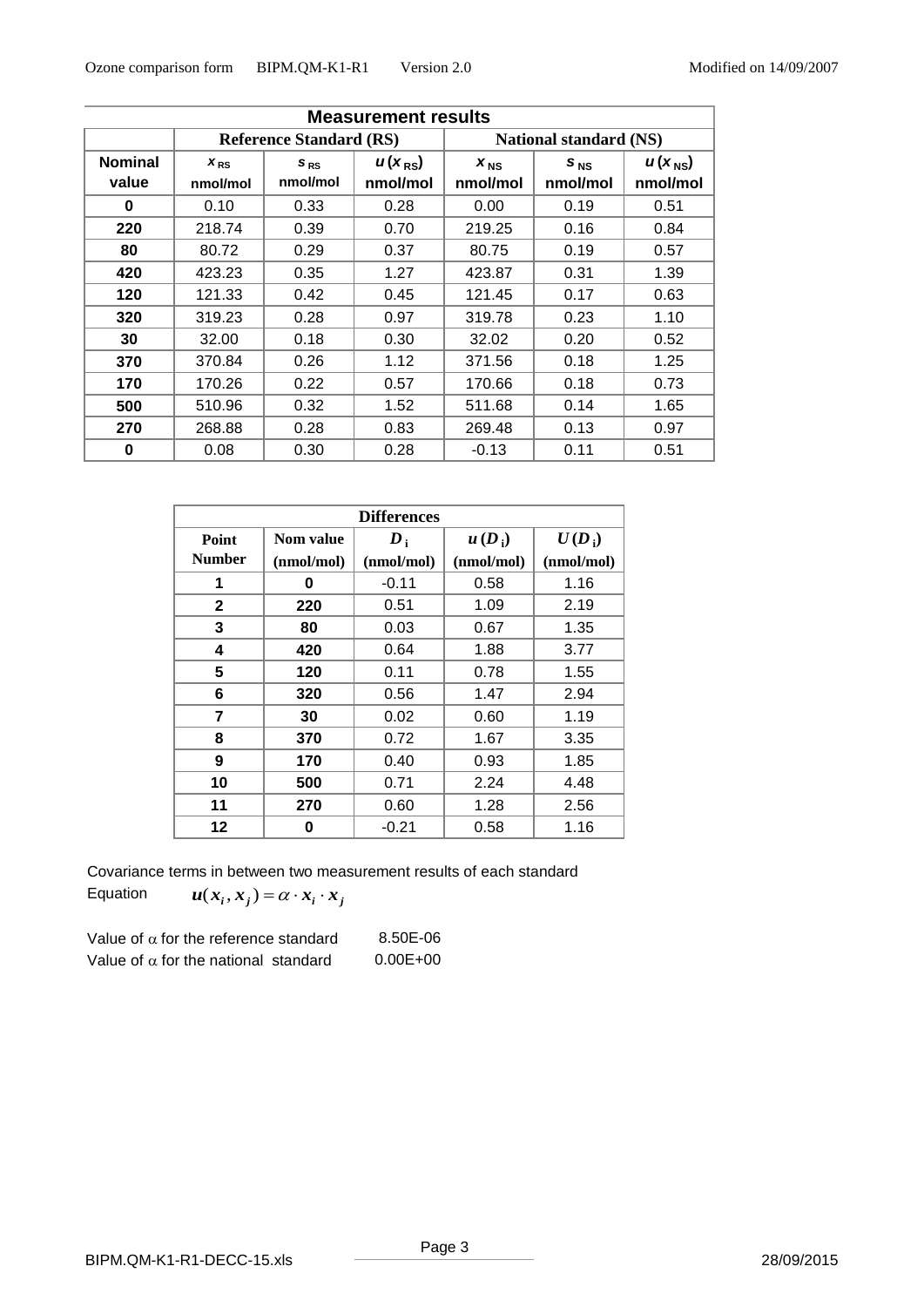| <b>Comparison conditions</b>                                 |                                                 |  |  |  |  |  |  |
|--------------------------------------------------------------|-------------------------------------------------|--|--|--|--|--|--|
| Ozone generator manufacturer                                 | <b>Environics</b>                               |  |  |  |  |  |  |
| Ozone generator type                                         | <b>Model 6100</b>                               |  |  |  |  |  |  |
| Ozone generator serial number                                | 3128                                            |  |  |  |  |  |  |
| Room temperature(min-max) / $\rm{^{\circ}C}$                 | 20.55-21.47                                     |  |  |  |  |  |  |
| Room pressure (min-max) / hpa                                | 1002.3-1002.6                                   |  |  |  |  |  |  |
| Zero air source                                              | oil free compressor + dryer+ aadco $737-R$      |  |  |  |  |  |  |
| Reference air flow rate $(L/min)$                            | 15                                              |  |  |  |  |  |  |
| Sample flow rate $(L/min)$                                   | 10                                              |  |  |  |  |  |  |
| Instruments stabilisation time                               | more than 48 hours                              |  |  |  |  |  |  |
| Instruments acquisition time /s (one measurement)            | 5s                                              |  |  |  |  |  |  |
| Instruments averaging time /s                                | 5s                                              |  |  |  |  |  |  |
| Total time for ozone conditioning                            | more than 48 hours                              |  |  |  |  |  |  |
| Ozone mole fraction during conditioning                      | 850 nmol/mol                                    |  |  |  |  |  |  |
| Comparison repeated continually (Yes/No)                     | yes                                             |  |  |  |  |  |  |
| If no, ozone mole fraction in between the comparison repeats |                                                 |  |  |  |  |  |  |
| Total number of comparison repeats realised                  | 31                                              |  |  |  |  |  |  |
| Data files names and location                                | \\chem5\Program Files\NIST\SRPControl\Data\2015 |  |  |  |  |  |  |
| c150410001.xls to c150415006.xls                             |                                                 |  |  |  |  |  |  |

# **Instruments checks and adjustments**

# **Reference Standard**

Instrument adjusted according to BIPM internal procedures and criterions.

# **National Standard**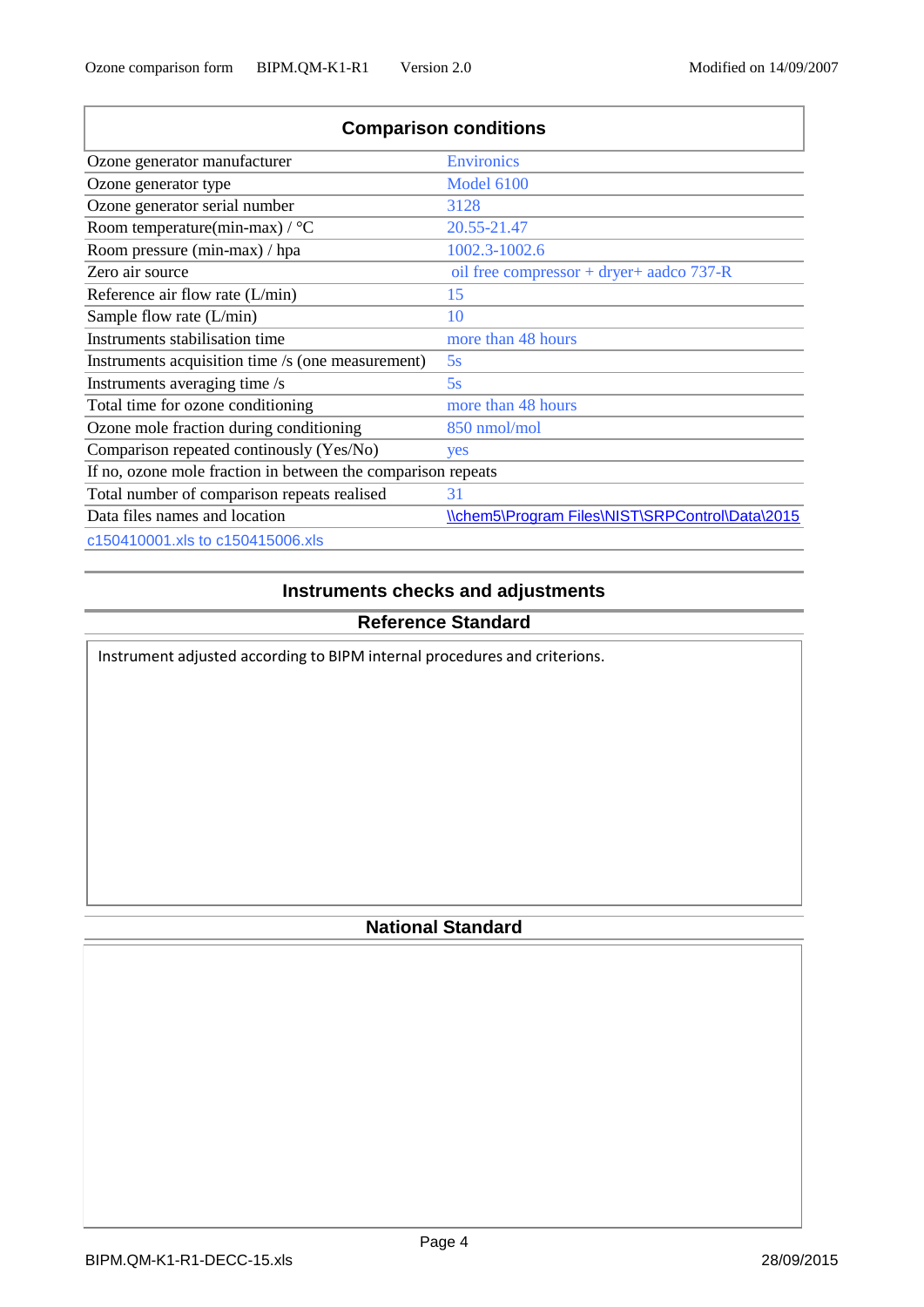#### **Uncertainty budgets (description or reference )**

| <b>Reference Standard</b> |                                                                                                                                                                                                                                              |  |  |  |  |  |  |
|---------------------------|----------------------------------------------------------------------------------------------------------------------------------------------------------------------------------------------------------------------------------------------|--|--|--|--|--|--|
| $\mathbf{v}$ the formula: | BIPM-SRP27 uncertainty budget is described in the protocol of this comparison: document<br>BIPM.QM-K1 protocol, date 10 Januray 2007, available on BIPM website. It can be summarised<br>$u(x) = \sqrt{(0.28)^2 + (2.92 \cdot 10^{-3} x)^2}$ |  |  |  |  |  |  |
| <b>National Standard</b>  |                                                                                                                                                                                                                                              |  |  |  |  |  |  |

### **SRP Uncertainty Statement - Department of Environment and Climate Change NSW**

|                           |                                      |                        |                    | <b>Standard</b>                                 | <b>Combined Standard</b>          | Sensibility                                              |                        |
|---------------------------|--------------------------------------|------------------------|--------------------|-------------------------------------------------|-----------------------------------|----------------------------------------------------------|------------------------|
| <b>Component</b>          | <b>Value</b>                         | Source                 | <b>Distributio</b> | Uncertainty                                     | Uncertainty                       | <b>Coefficien</b>                                        | Contribution to $u(x)$ |
| Optical<br>Path $(L)$     | 89.92 cm                             | <b>BIPM</b>            | Rect               | $0.520$ cm                                      | $0.520$ cm                        | $\frac{-1}{2}$                                           | 0.289%                 |
| <b>Pressure</b><br>(P)    | 101.325<br>kPa                       | Gauge<br>Difference    | Rect<br>Rect       | $0.077$ kPa<br>$0.038$ kPa                      | $0.086$ kPa                       | $-x$<br>2L<br>$-x$<br>$\overline{p}$                     | 0.085%                 |
| <b>Temperat</b><br>ure(T) | $\mathcal{C}_{\mathbf{K}}$<br>273.15 | Probe<br>Gradient      | Rect<br>Rect       | $0.115 \text{ }^{\circ} \text{K}$<br>$0.058$ °K | $0.129 \text{ }^{\circ} \text{K}$ | $\boldsymbol{\mathcal{X}}$<br>$\sim$<br>$\boldsymbol{T}$ | 0.047%                 |
| Repeatabi<br>lity         |                                      | Repeat<br>Measurem     | Rect               | $0.095$ nmol/mol                                | $0.095$ nmol/mol                  |                                                          | $0.095$ nmol/mol       |
| <b>Resolutio</b><br>n     |                                      |                        | Rect               | $0.500$ nmol/mol                                | $0.500$ nmol/mol                  |                                                          | $0.500$ nmol/mol       |
| Absorptio<br>n Cross      | 308.32 cm <sup>-1</sup>              | Conventio<br>nal Value | Rect               | $1.732$ cm <sup>-1</sup>                        | $1.732$ cm <sup>-1</sup>          | $\boldsymbol{\chi}$<br>$\alpha$                          | 0.562%                 |

#### **Combined Uncertainty**

Combined standard uncertainty NOT including absortion coefficient uncertainty

$$
u_{SRP} = \sqrt{(0.51)^2 + 9.37 \times 10^{-6} x^2}
$$
 (1)

Combined standard uncertainty including absortion coefficient uncertainty

$$
u_{\text{SRP}} = \sqrt{(0.51)^2 + 4.09 \times 10^{-5} x^2}
$$
 (2)